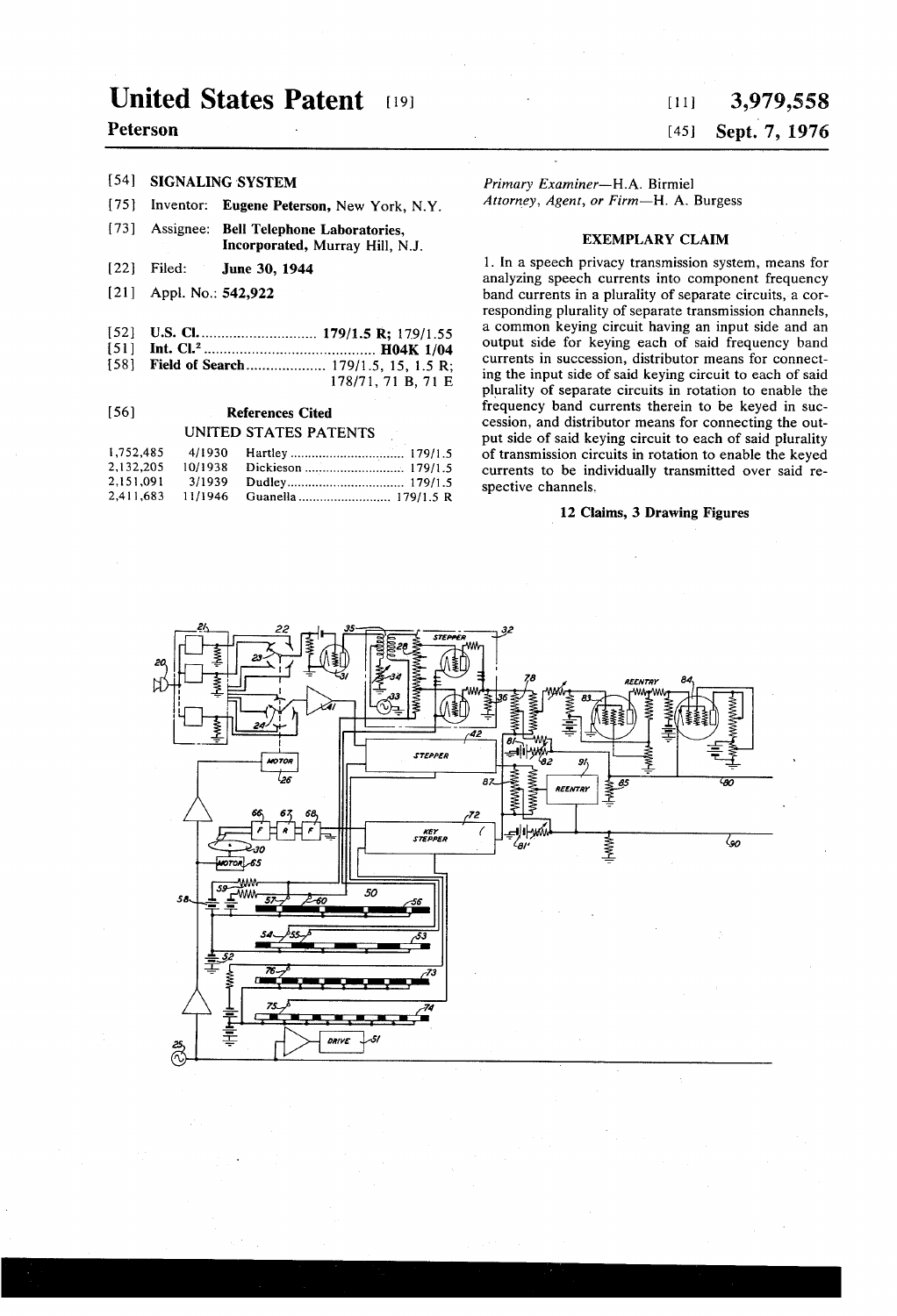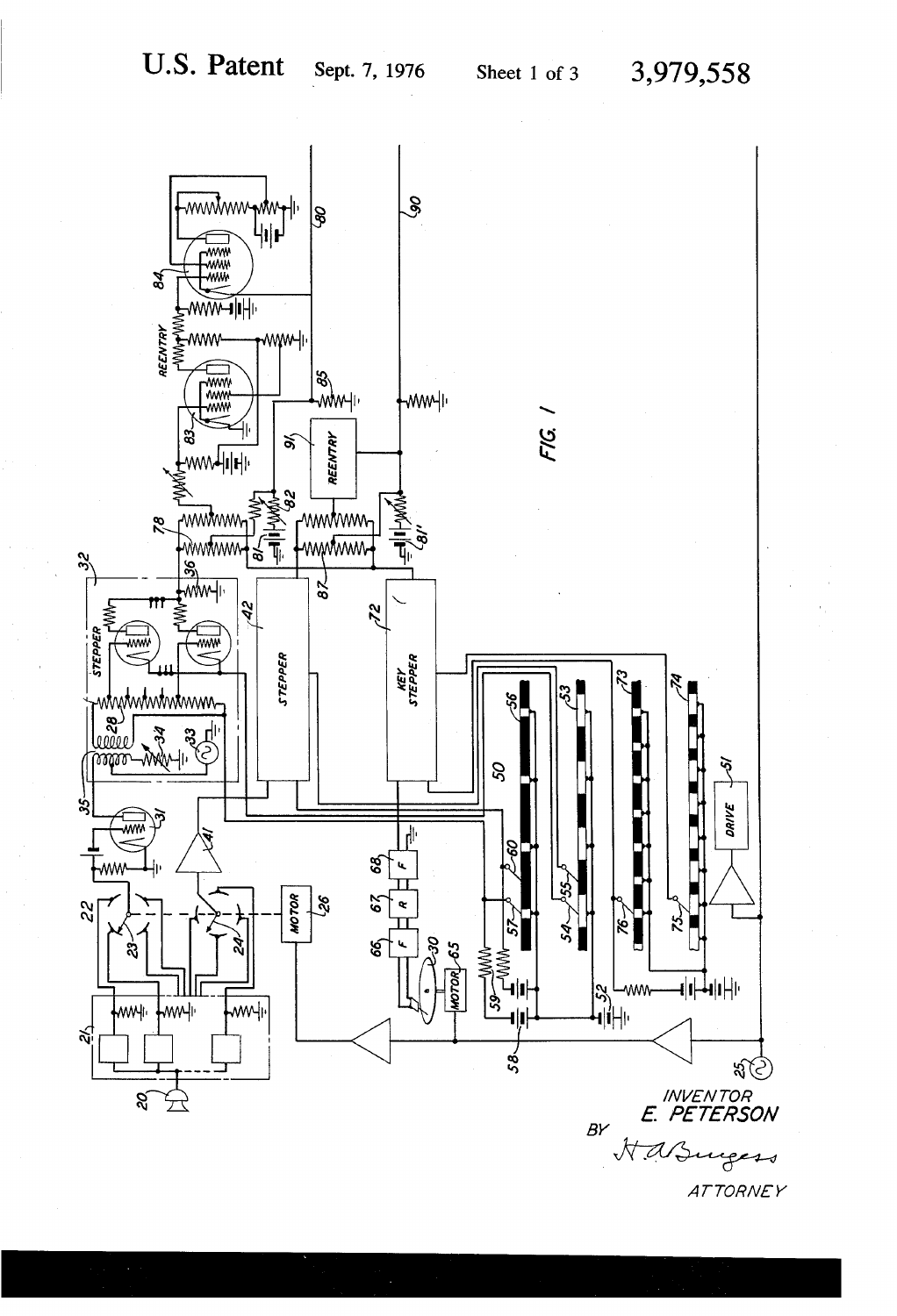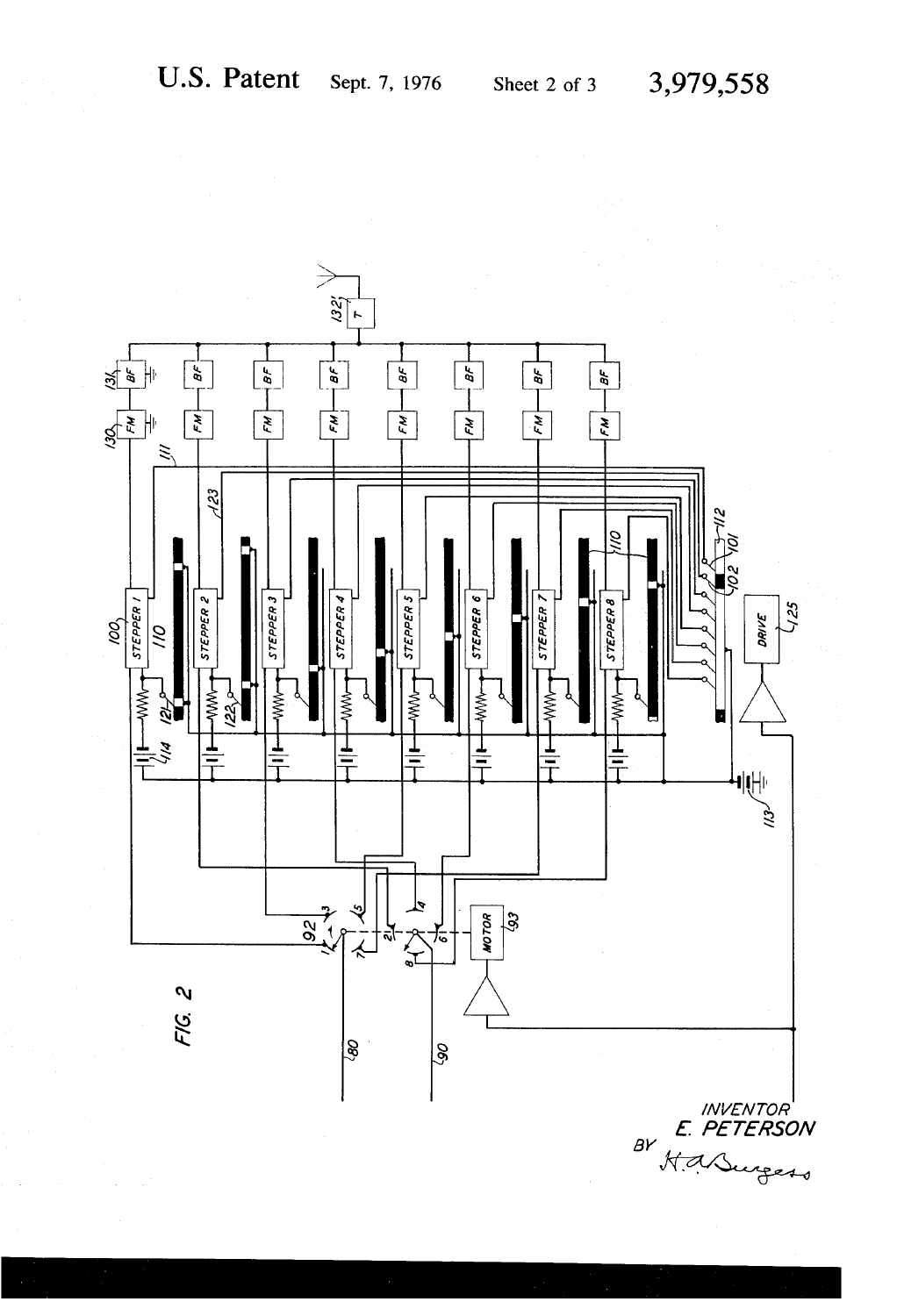

**ATTORNEY**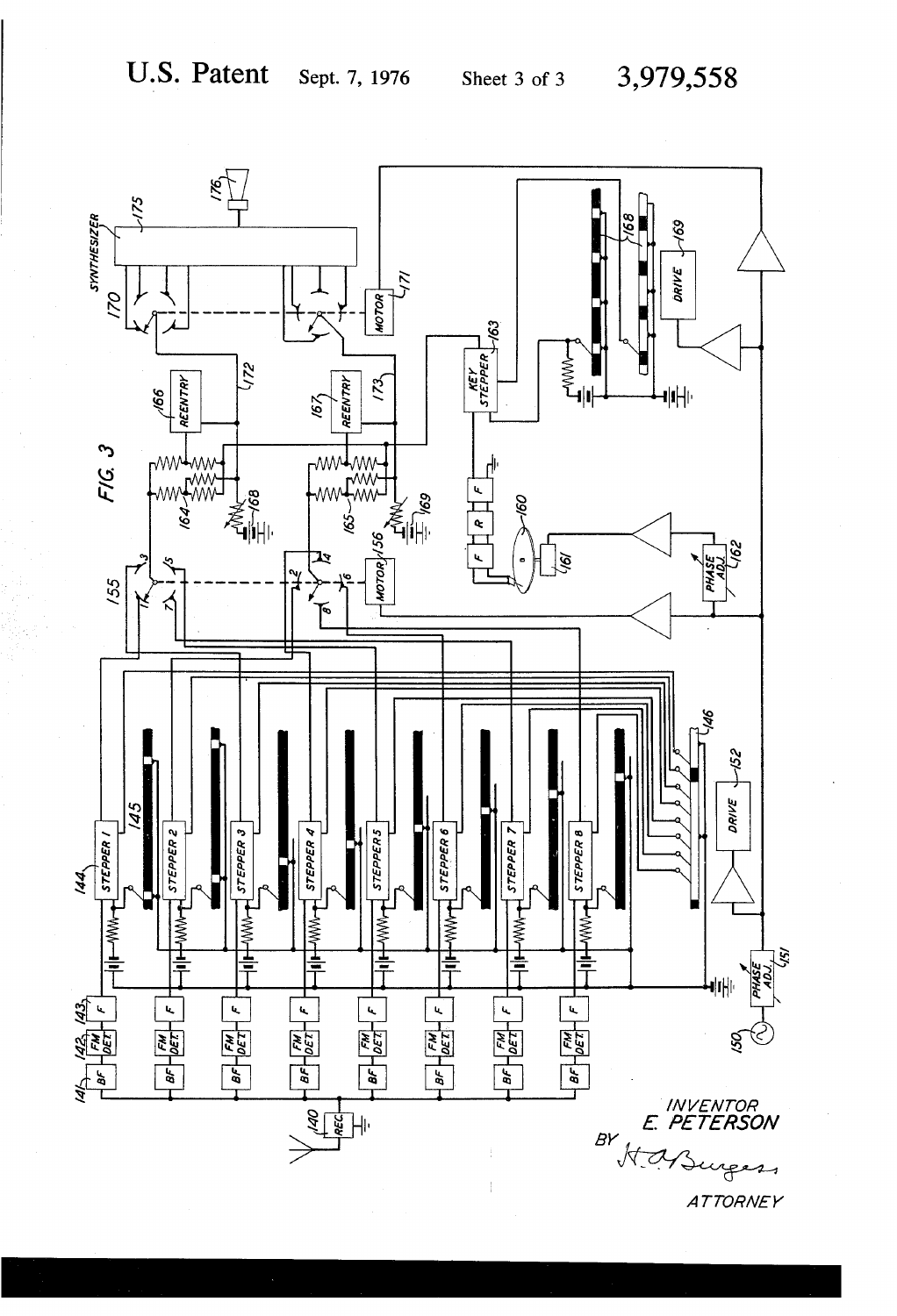## SIGNALING SYSTEM

The present invention relates to the secret transmis sion and reception of speech or similar types of signal ing waves and more particularly it relates to the type of 5 system in which the speech or other signal is first analyzed to derive a plurality of low frequency index cur rents in separate circuits which can be separately coded and transmitted to a distant receiving point where the speech or signal is reconstructed under control of these 10 transmitted currents after they have been decoded.

Objects of the present invention are to reduce the amount of equipment needed in such a system, to econ omize on frequency band width required and to relax the requirements as to synchronism between terminals 15 without sacrifice in attainable secrecy.

It has been proposed to provide transmission chan nels on a multiplex carrier basis between the communi cating stations, with the number of such channels equal to the number of low frequency speech-defining cur-  $20$ rents into which the speech is analyzed and to provide individual coding equipment for the various transmission channels. This results in a large amount of equip ment, much of which is not used to full capacity espe cially where the speech-defining currents are transmit-  $25$ ted in stepped pulses with each step value held constan between stepping times.

It has further been proposed to provide a single cod ing equipment which is shared on a time basis by all of the separate circuits in which the speech-defining cur-  $30$ rents exist, by being switched rapidly from one circuit to the next in'rotation and to provide a single transmis sion channel between the communicating stations for transmission of the fragmented current in the output of the common coding equipment. While this type of  $35$ system results in economy of certain types of terminal equipment, it imposes rather severe restrictions upon synchronism between the communicating stations and is more subject to interference arising from atmospheric conditions of the type that affect long distance 40 radio transmission, because of the shortness of the pulses used. The shortness of the pulses also places restrictions upon the minimum band width that can be satisfactorily used. .

Assuming a given degree of security against unautho- 45 rized reception of the transmitted information, it be- \ comes important to have available different types of systems all having the given degree of security but adapted to different conditions of use, such as systems with different degrees of portability, systems for perma-  $\,50$ nent location, or systems specially suited for long dis tance radio transmission or for short links or over lines, to cite a few typical examples. Depending upon the conditions and requirements of use, it may become important in one case to conserve weight or reduce the 55 number of moving parts or relax synchronism require ments or conserve band width, etc., while in another case these matters may be secondary in importance to some other considerations.

The system of the present invention represents a  $60$ great simplification in equipment over the first of the two known types of systems referred to above- and offers material advantages over the second-mentioned type in requiring less exact synchronism between the communicating stations, economizing on band width 65 and being less subject to certain types of interference.

In accordance with the present invention the speech defining currents in the several analyzer paths are

coded in succession by common coding equipment which is shared among the paths on a time basis, and the coded speech-defining pulses are then distributed over a plurality of transmission channels, one current pulse to a channel, for transmission to the distant sta tion. A generally similar arrangement is followed out in reverse order at the receiver. Since each transmission channel serves to transmit only the coded pulses from one analyzer path, the transmitted pulses can be in creased in length to correspond to the time between sampling instants of the analyzer currents in one path. This greatly decreases the synchronizing requirements between stations.

The nature of the invention and its objects and fea tures will be more fully understood from the following detailed description of an illustrative embodiment shown in the accompanying drawings in which:

FIGS. 1 and 2 together with FIG. 2 at the right of FIG. 1 show in schematic diagram a transmitting termi nal according to the invention; and

FIG. 3 is a similar diagram showing the receiving terminal.

The present disclosure relates to the same type of transmission that is disclosed as taking place in Lund strom-Schimpf application Ser. No.  $456,322$ , filed Aug. 27, 1942, which issued on July 29, 1975 as U.S. Pat. 3,897,591, in that the speech or other signal waves are first analyzed in a vocoder analyzer to derive speechdefining currents in separate circuits which are individually enciphered by means of key waves, the resulting waves being sent on a multiplex carrier basis. At the receiver duplicate key waves are used to decipher the speech-defining currents which then control a speech vocoder synthesizer to reconstruct the original speech message. The analyzer and synthesizer in the present disclosure may be identical with those of Lundstrom Schimpf, eight vocoder channels being assumed in the present disclosure by way of example. Many of the individual pieces of equipment such as the steppers and reentry circuits may be of the same type as disclosed in the Lundstrom-Schimpf application.

The distinction in the present disclosure over the Lundstrom-Schimpf system is in the use in common by a group of vocoder channels of certain of the encipher ing and deciphering equipment, respectively, at the terminal stations whereby a great simplification in the amount of necessary equipment is realized without a common equipment is allotted to successive channels in turn on a time division basis. For this purpose rotary or other forms of distributors may be used.

Referring to FIG. 1, speech waves from microphone 20 or other input are sent through vocoder analyzer 21, shown as having eight channels, one of which may be used for pitch control and the others for spectrum control. The eight channels as they emerge from the analyzer are connected to segments of rotary distribu tor 22 shown as comprising two sets of four segments with two brushes traversing them. Each contact is made for one-eighth of a rotation. For illustrative purposes, it will be assumed herein that the brushes rotate at 42 revolutions per second, giving a contact time of approximately 3 milliseconds. Each channel current is sampled in this way every 24 milliseconds and the sam pling time is about 3 milliseconds. These and other magnitudes used throughout the description are taken as reasonable values for use in practice but are subject to wide variation and are not to be considered as limit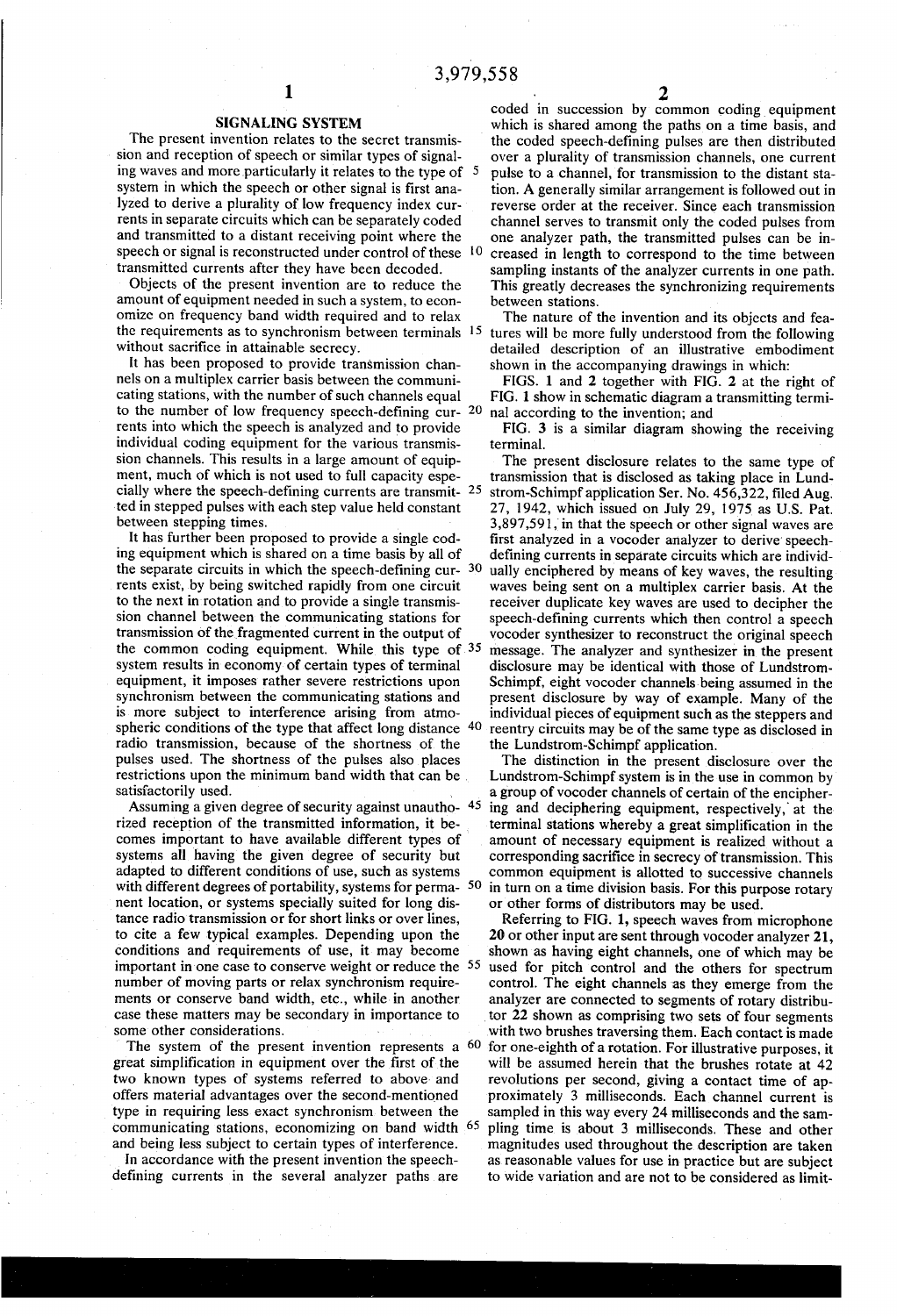ing. The various apparatus at one station is all timed from a source of standard frequency 25 which may be a crystal oscillator generating-a wave of great con stancy of frequency, the frequency being, for example, 42 cycles per second so as to drive synchronous motor 5 26 at 42 revolutions per second.

Brush 23 is connected to the grid of an amplifier tube 31 the output of-which is connected through a trans former 35 to the grid circuits of the five stepper tubes of stepper  $32$ . The plate voltage for the amplifier  $31$ consists of alternating current having a frequency by way of example of 2 kilocycles per second supplied from source 33 which is connected to the midpoint of the primary winding of the output coil. A balancing resistance 34 is used so that when there is no externally  $15$ impressed voltage on the grid of the amplifier 31 no voltage exists in the secondary winding of transformer 35. 0

As in the case of the Lundstrom-Schimpf disclosure, the grids of the stepper tubes are biased highly negative 20 towards their cathodes at all times except during the sampling period when they are biased to the right value to permit them to sample the instantaneous input volt age. The stepper tubes are gas-filled tubes so that they continue to transmit plate current after they have been 25 broken down under control of the impressed grid po tentials until the plate circuit voltage is interrupted. The grids are connected to graduated points on poten tial dividing resistance' 28. Depending upon the signal voltage in the respective vocoder channels in the sam- 30 pling interval one or more or none of the stepper tubes may be rendered conductive. This results in an output current through resistor  $36$  which varies in definite steps depending upon the amplitude of the signal cur rent at the time of sampling. These steps may be desig- 35 nated for convenience as 0, l, 2, 3, 4 and 5. The cur rent fed into the resistance 36 from the stepper will be 0 if the signal current at the time of sampling has a value between  $0$  and step 1 value (no tube fires). The output current from the stepper will have a value of 40 step 1 if the signal current sampled has a value greater than step 1 but less than step  $2$ , (one tube fires), etc.

Brush arm 24 similarly connects through an amplifier 41 to stepper 42. Due to the staggered arrangement of the distributor segments, steppers 32 and 42 operate in 45 alternation. This arrangement permits the use of 'a sin gle key for keying both groups of vocoder channels as will presently be described.

The necessary voltages for timing the operation of the steppers  $32$  and  $42$  may be obtained from vacuum  $50$ tube circuits as in the Lundstrom-Schimpf application but for simplicity of illustration in the present instance these voltages are shown as being derived from a me chanical rotating commutator generally indicated at 50 driven at constant rate from standard source 25 by 55 means of a synchronous motor 51. Plate voltage is supplied to the steppers in the form of a negative volt age applied to the cathode from ISO-volt battery 52, the plates of the stepper tubes being connected to ground through output resistors. Battery 52 is applied  $60$ to all of the conducting segments of commutator ring 53, this and the other commutator rings being shown in developed form. These conducting segments have such length that a potential of –150 volts is applied to the stepper tube cathodes for 3 milliseconds and is inter rupted for 3 milliseconds. This voltage is applied over brush 54 to the cathodes of stepper 32 and over brush 55 to the cathodes of stepper 42.

Commutator ring 56 governs the application of bias voltages to the stepper tube grids. When brush 57 is on an insulating segment the full voltage of battery 58 is applied to the grids of the stepper tubes through resis tance 59. All of the conducting segments of ring 56 are connected in common to the negative pole of battery 52 so that normally the stepper tube grids are held at —l50 volts with respect to their cathodes. When brush 57 passes over a conducting segment the grids of the stepper tubes are biased to 0 volts relative to their cathodes (or, if desired, to some other suitable voltage by insertion of a bias battery in the lead between brush 57 and the grids), since brush 57 connects the grid circuit branch directly to the cathode via brush 54.

It will be seen from the position of the commutator elements that whenever brush arm 23 begins to make contact with one of the distributor segments, brush 57 applies a suitable voltage to the stepper tube grids to enable them to sample the vocoder signal current and negative voltage to ground is applied over brush 54 to the stepper tube cathodes so as to permit them to be broken down under control of the sampled current. The length of the conducting segments in commutator ring 56 is illustrated as being quite short, for example, 1 or 2 milliseconds, although it could, if desired, be equal to the time of contact between brush 23 and a distributor segment. Brush 57 begins to traverse'a con ducting segment every quarter of revolution of the distributor 22, that is, about every 6 milliseconds. The length of the conducting period of the stepper tubes, once they have been broken down, is determined by the length' of the conductive segments in commutator ring 53 and as stated this may be about 3 milliseconds. The grid bias for the tubes of stepper 42 is controlled from brush 60.

Key waves for enciphering the pulses in the outputs of steppers 32 and 42 are obtained from record 30 which is driven at constant speed from motor 65 under control of standard source 25. The key may be pre pared in the manner disclosed in the copending appli cation of H. W. Dudley, Ser. No. 542,946, filed June 30, 1944, which issued on Sept. 30, 1969 as U.S..Pat. 3,470,323, and consists of a suitable alternating current modulated by pulses of about 3 milliseconds duration varying in amplitude in random manner. This modu lated current is selected by filter 66 and rectified at 67 to derive direct current pulses which are passed through low-pass filter  $68$  to key stepper 72. This may be a duplicate of steppers 32 and 42 and is similarly controlled from commutator rings 73 and 74. The neg ative cathode voltage is applied from brush 75 for ap proximately 3 milliseconds and is interrupted for a short period'just sufficient to insure deionization of the stepper tubes. The grid bias is controlled from brush 76 in such a manner as to hold the grid bias at  $-150$  volts relative to the cathodes for most of 3-milliseconds in terval but to change the grid bias to 0 or some low voltage value suitable for sampling the key pulses in the output of filter 68 once every 3 milliseconds.

As a result of the action of the steppers 32, 42 and 72 output currents are produced as follows. Stepper 32 produces pulses of about 3 milliseconds duration sepa rated by 3-millisecond spacings. Stepper 42 produces pulses similar in form but staggered with respect to the pulses in the output of stepper 32. Stepper 72 produces 3-millisecond pulses except for slight interruption pe riods between them and alternate ones of these pulses coincide in time with the pulses in the output of stepper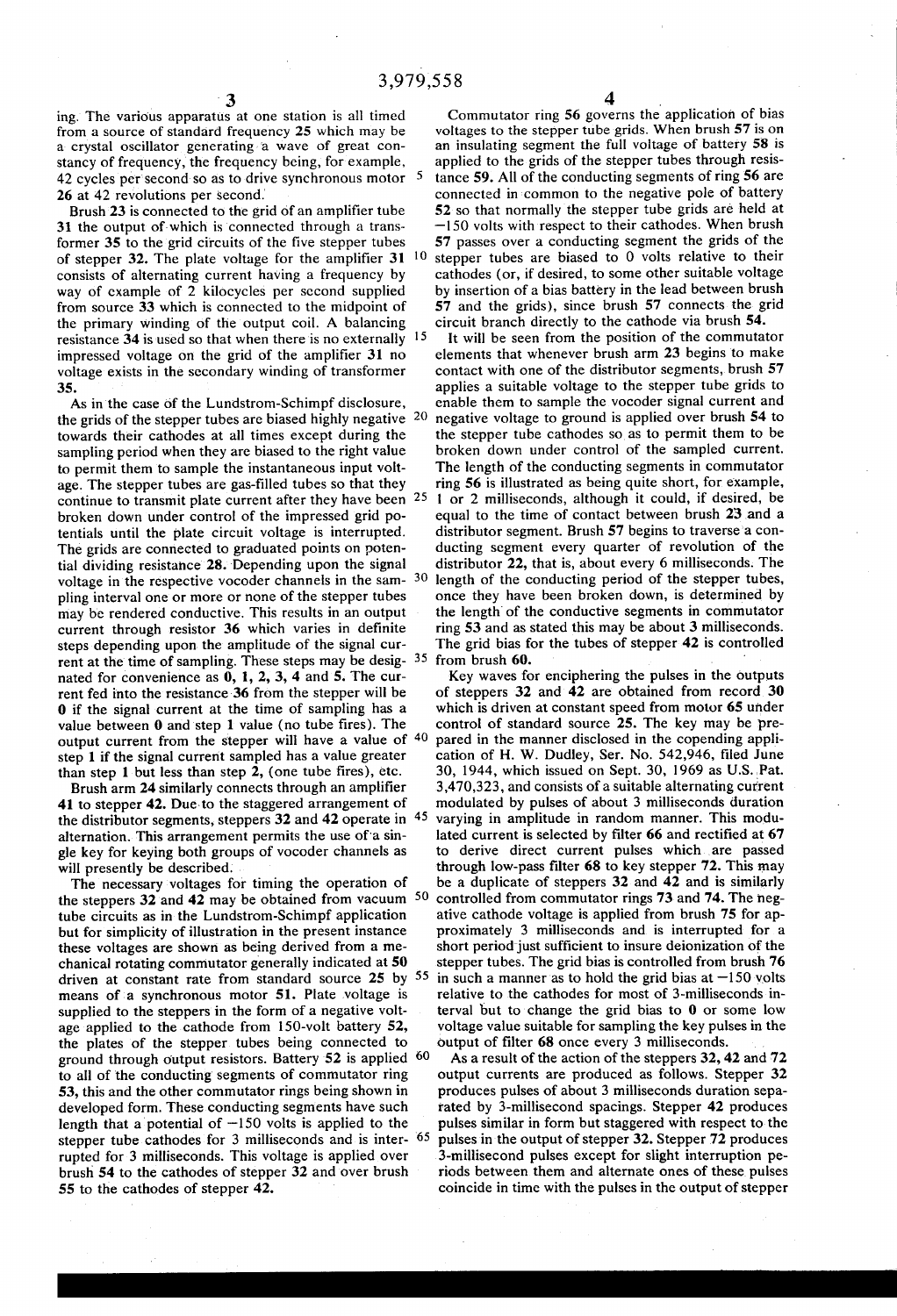32 while the intervening pulses coincide in time with the output of stepper 42. Each output pulse from step per 32 is, therefore, supplied with a key pulse and similarly each output pulse from stepper 42 is supplied with a different key pulse.

The sampled pulses from stepper 32 are added to the corresponding key pulses by means of resistance bridge ' 78 and if no reentry is to take place, the summation pulses are applied to common output conductor 80. It will be noted, however, that an inversion takes place 10 due to the presence of positive battery 81 and resis tance 82. The signal and key pulses appearing at the middle of bridge 78 have negative polarity with respect to ground and, therefore, subtract from the positive voltage supplied from battery 81, thus producing posi- 15 tive pulses in conductor 80 with their amplitudes in verted with respect to the summation pulses in bridge 78.

If the summation signal plus key voltage exceeds step 5, reentry occurs subtracting six steps from the summa- 20 tion value. The reentry circuit is shown as comprising pentode tubes 83 and 84 and may be identical in opera tion to the reentry circuits disclosed by Lundstrom Schimpf. Tube 83 has a positive grid bias applied to it and for all applied summation pulses of less than step 5 25 value tube 83 transmits saturation current and tube 84 is cut off. A negative summation pulse exceeding step 5 value throws the control grid of tube 83 so far negative as to interrupt space current through this tube, thus causing tube 84 to transmit saturation current through 30 resistor 85, this current being of such value as always to subtract six steps from the summation current pulse.

The output pulses from stepper 42 combine with key pulses from stepper 72 in output bridge 87 and the summation pulses are inverted and applied to conduc- 35 tor 90. Reentry 91 operates as described above to sub tract six steps from the summation pulses whenever the summation pulse exceeds step 5 in value. The two con ductors 80 and 90, therefore, have applied to them positive pulses of about 3 milliseconds duration and constant value relative to ground from battery 81 or 81' alternating with current intervals of about 3 milli seconds duration in which the current may have any one of six values in steps from said positive value to and including 0, these intermediate current magnitudes 45 appearing in random manner and giving no clue to the signal.

Conductors 80 and 90 lead to brush arms of a pair of distributors 92 (P10. 2) which may be entirely similar to distributors 22, driven from synchronous motor 93 50 under control of current from standard source 25. The eight segments of distributor 92 are connected individually to eight steppers shown at 100 so controlled as to produce output current pulses, each having a duration approximately equal to one entire revolution of the 55 distributor brush or about 24 milliseconds. A sufficient time must be allowed between these pulses to permit deionization of the stepper tubes and inaccuracies in the distributor timing. Allowing 2 milliseconds for these to take place, the output pulses may be consid- 60 ered as having a duration of about 22 milliseconds. Obviously, distributors 22 and 92 could be driven from one shaft by one motor.

The beginning of each stepper pulse is determined by the time of contact of the grid bias brush 121 with the 65 conducting segment of the corresponding ring of timing commutator generally indicated at 110 and consisting of nine separate rings (shown for convenience of illus

tration as spread out and located adjacent the respec tive steppers). When brush  $121$  serving stepper No. 1 makes contact with a conductive segment of its distrib utor ring the upper brush arm of distributor 92 is in contact with segment No. 1 and the pulse existing in conductor 80 at that time is sampled, resulting in the firing of the appropriate number of tubes of stepper No. 1, this stepper being identical with stepper 32. Negative cathode voltage is applied at this time to all of the tubes of stepper No. 1 over conductor 111 from brush 101 which is shown in contact with the conduct ing segment of commutator ring 112. A voltage of  $-150$  volts is applied to all conducting segments of this ring from battery 113. As soon as brush 121 passes off a conducting segment and onto an insulating segment the grids of all tubes of stepper No. 1 are thrown nega tively to  $-150$  volts with respect to their cathodes by battery 114 and are maintained at this voltage until the next sampling time. As stated, brush 121 determines the beginning of the stepper impulse. The end of the stepper impulse is determined by brush 101 passing off one of the conducting segments of commutator ring 112 onto an insulating segment, thus interrupting the space current supply voltage to all of the tubes of step per 100.

It will be seen from the foregoing description that stepper 100 converts the short pulse received from distributor 92 having a duration of about 3 milliseconds into a much longer pulse, about 20 or 22 milliseconds duration, for transmission purposes. In the same way each of the other seven steppers converts the short received pulse into a long pulse for transmission. As soon as the brush of upper distributor 92 passes off segment No. 1 the lower brush begins to make contact with segment No. 2. The pulse received over conductor 90 is, therefore, applied to the grids of stepper No. 2 and at this same time brush 122 has arrived at a con ducting segment of its distributor ring and is condition ing the grids of the tubes of stepper No. 2 to sample the pulse received from conductor 90. Negative cathode voltage is supplied to the tubes of stepper No. 2 at this time over conductor 123 from brush 102. Stepper No. 2, therefore, transmits a pulse of the same duration as the pulse from stepper No. 1 but the beginning and end of the pulse are displaced in time slightly from that in the output of stepper No. 1. This same action follows throughout all of the eight steppers. After the brush of distributor 92 has passed off segment No. 8 contact is again made with segment No. l and the same cycle is gone through again for the next eight keyed pulses received over conductors 80 and 90 in alternation with each other. The distributor 110 is kept in proper step with distributor 92 by obtaining the driving voltage for the synchronous motor 125 from standard source 25.

Each of the eight steppers shown at 100 feeds into a respective frequency modulated oscillator 130 and the transmission from this point onward may be identically the same as in the case of the Lundstrom-Schimpf dis closure. Each oscillator has a different normal fre quency so that the eight channels can be separated on a frequency selective basis. Band filters 131 select one sideband of the modulated waves for transmission. The eight sidebands are transmitted to the distant station over any suitable medium or path, such as by means of radio transmitter 132, although a line or carrier chan nel can be used, if desired.

Referring to FIG. 3, the waves are received at 140 and the eight channels are separated from one another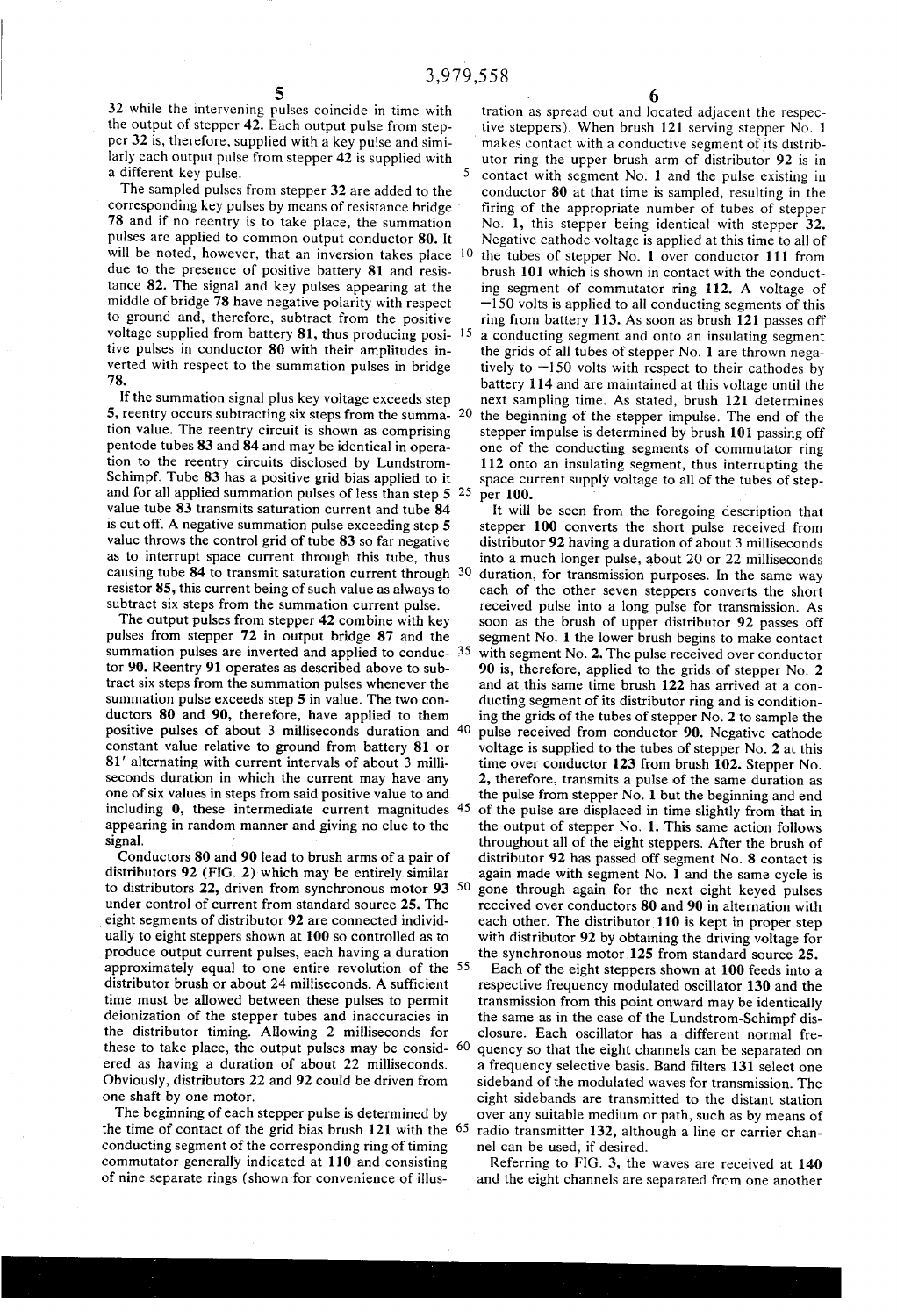by means of the band filters 141 each of which is followed by a frequency modulation detector circuit 142 for recovering the pulses. These pulses of about 20 to 22 milliseconds duration are transmitted through low pass filters 143 and impressed upon a series of steppers 5 144 which may be identical to those shown at 100 and are similarly controlled from a timing commutator 145 having eight rings for controlling grid bias applied to the steppers and one ring 146 with eight brushes for 10 supplying negative cathode voltage.

A standard source 150 provides the timing of the apparatus at the receiving station, FIG. 3. This source is of the same type as source 25. A phase adjuster 151 is shown for facilitating synchronous operation of the two stations. This phase adjuster provides one means for <sup>15</sup> compensating for transmission delay between the stations. The commutator 145 is driven by motor 152 under control of source 150.

On account of the increase made in the length of the pulses before transmission from about 3 milliseconds to 20 20 or more milliseconds the problem of synchronizing the two stations is made much easier. For example, the steppers 144 may be set normally to sample the re ceived pulses at about the center of each pulse. Devia tions in phase position either side of the center for 25 several milliseconds will make no difference in the received signals since the pulses are flat over the greater part of their duration.

Each stepper output is connected to one of the seg ments of distributor 155 which may be entirely similar 30 to distributor 92 and is driven from motor 156 under control of oscillator 150. As noted above, the timing of the steppers 144 is delayed with respect to the steppers 100 not only to allow for transmission path delay but to sample each received pulse at about the middle of the <sup>35</sup> pulse. The brushes of distributors 155 are still further retarded in order to sample the middle part of the step per output pulses, the retardation in these brushes being assumed to be one full rotation. In some cases the steppers  $144$  may be omitted and the outputs of filters  $40$ 143 may be directly connected to segments of distribu tor 155. The distributor brushes would in that case be retarded one-half rotation.

The key for deciphering the message pulses is derived from phonograph record 160 which is a duplicate of 45 record 30 and is driven in proper synchronous relation with respect to record 30 by motor 161. A phase adjuster is shown at 162 to facilitate bringing the records into proper phase relation with each other. Key stepper 163 may be identical with key stepper 72 and its grid 50 and cathode voltages are timed from commutator 168 driven by motor 169 under control of oscillator 150. The key is added to the outputs of distributor  $155$  by resistance bridges 164 and 165. The reentry circuits 166 and 167 may be identical with those shown in FIG. 55 1. The battery 168 or 169 reinverts the signal pulses which feed into the brush arms of distributor 170, driven from motor 171 under control of oscillator 150. Distributor 170 distributes the deciphered, normal pulses in the output leads 172 and 173 over the eight <sup>60</sup> channels leading into the synthesizer 175. This synthe sizer may be identical with that disclosed in Lund strom-Schimpf and operates in the same manner to reconstruct the original speech message in an output telephone line or receiver 176. 65

What is claimed is:

1. In a speech privacy transmission system, means for analyzing speech currents into component frequency

band currents in a plurality of separate circuits, a corre-<br>sponding plurality of separate transmission channels, a common keying circuit having an input side and an output side for keying each of said frequency band currents in succession, distributor means for connect ing the input side of said keying circuit to each of said plurality of separate circuits in rotation to enable the frequency band currents therein to be keyed in succession, and distributor means for connecting the output side of said keying circuit to each of said plurality of transmission circuits in rotation to enable the keyed currents to be individually transmitted over said re spective channels.

2. In a speech privacy transmission system, means for analyzing speech currents into component frequency band currents in a plurality of separate circuits, a corresponding plurality of separate transmission channels, a common keying circuit having an input side and an output side for keying each of said frequency band currents in succession, distributor means for connect ing the input side of said keying circuit to each of said plurality of separate circuits in rotation to enable the frequency band currents therein to be keyed in succes sion, distributor means for connecting the output side of said keying circuit to each of said plurality of trans mission circuits in rotation to enable the keyed currents to be individually transmitted over said respective channels, and a holding circuit in each of said transmis siori circuits to prolong the keyed currents in said trans mission circuits.

3. The system claimed in claim 2 in which said hold ing circuit 'in each of said channels comprises a stepper for maintaining the current in each transmission chan nel at substantially constant value during the time the keying circuit is connected to the others of said chan nels.

4. In signal transmission, means to sample each of a plurality of different signal currents in succession, a common means for altering the character of the sam pled currents to provide secrecy of transmission, a transmitting medium, means to superpose multiplex channels on said medium operating in different fre quency bands, and distributor means for sending each sampled current after its character has been altered by said common means into a different one of said multi plex channels for transmission over said medium.

5. The combination according to claim 4 including in each of said multiplex channels a holding circuit for maintaining the current in the respective channel at constant value beyond the sampling time and for a time during which others of said signal currents are being sampled.

6. In signaling, a plurality of incoming channels carrying signal currents to be transmitted, a transmission medium, means to provide a corresponding plurality of separate transmission channels on said medium using different frequency bands for simultaneous transmis sion, a signal enciphering means having an input and an output, distributor means for operatively connecting said incoming channels one at a time in succession to the input of said enciphering means, and distributor means for operatively connecting the output of said enciphering means to one after another of said trans mission channels in succession.

7. The combination according to claim 6 in which each of said transmission channels includes a means for maintaining the enciphered signal on said transmission channel for a time beyond the period of connection of